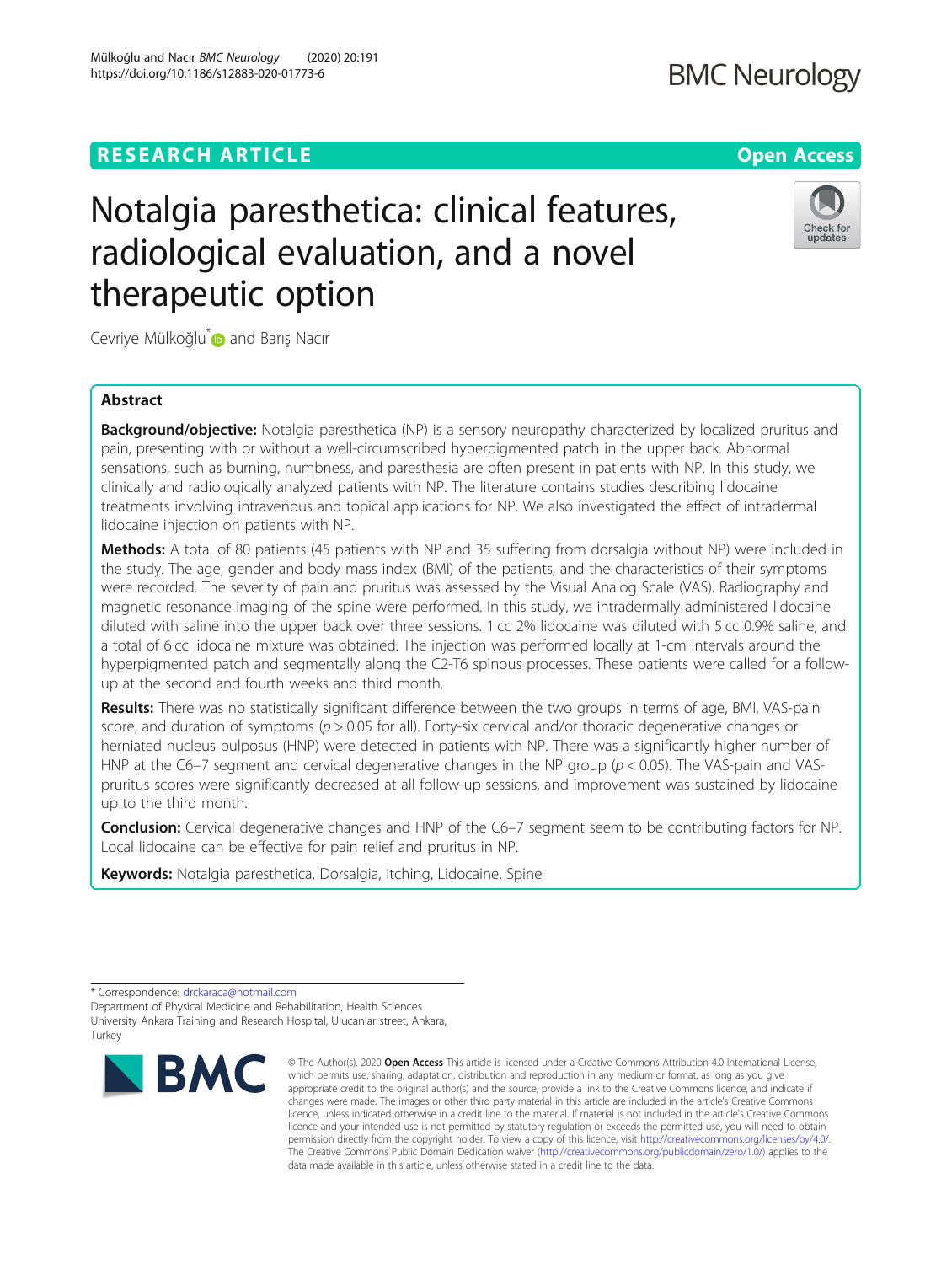# <span id="page-1-0"></span>Background

Notalgia paresthetica (NP) is characterized by localized chronic pruritus medial or inferior to the scapulae with or without an associated hyperpigmented macule. It is believed that NP is relatively common but perhaps underdiagnosed  $[1]$  $[1]$ . NP can exacerbate from time to time and lasts for months to years. It is widely accepted that NP is a sensory neuropathy which occurs as a result of the alteration of the cutaneous branches of the posterior rami, especially the upper branches of the T2-T6 spinal nerves [[2,](#page-6-0) [3\]](#page-6-0).

Although the etiology of NP has not yet been completely elucidated, degenerative changes of the cervical spine are considered to be associated with its pathogenesis [[4,](#page-6-0) [5](#page-6-0)]. NP mostly occurs in women aged 54 to [6](#page-6-0)2 years  $[6]$ . The condition is usually unilateral and rarely bilateral. Clinical symptoms in NP vary, including pain, burning, coldness, pruritus, numbness, tingling, paresthesia, allodynia, hyperalgesia, and hypoesthesia. Hypo/hyperpigmented well-circumscribed patches, macules, and hyperkeratosis may be observed secondary to scratching on the midupper portion of the back associated with the distribution of the T2-T6 dermatome  $[3, 7]$  $[3, 7]$  $[3, 7]$  $[3, 7]$  $[3, 7]$  (Fig. 1). Most studies suggested a thoracic polyradiculopathy due to spinal nerve entrapment is the primary etiology for pruritus. Another attributed factor is the anatomical right angle of sensory nerve fibers penetration through the multifidus muscle



Fig. 1 The arrow shows unilateral hyperpigmented macule in the medio-inferior scapulae

[[3\]](#page-6-0). Muscle strain and spasm can cause these nerve fibers to impingement.

There are no primary cutaneous lesions in NP, these lesions are just secondary to chronic scratching and rubbing [[8,](#page-6-0) [9\]](#page-6-0). Although the occurrence of NP is not rare, most cases are overlooked; therefore, it is often undiagnosed. The studies performed to date provide only limited data concerning the clinical and radiological findings of NP.

The treatment of NP is multidisciplinary, including topical agents (intralesional steroids, botulinum toxin A, capsaicin, and lidocaine), systemic drug treatments (gabapentin, oxcarbazepine, and amitriptyline) and physical therapy methods (TENS, cervical traction, exercise, and manipulation)  $[2, 3, 10]$  $[2, 3, 10]$  $[2, 3, 10]$  $[2, 3, 10]$  $[2, 3, 10]$ . In the literature, there are studies describing lidocaine treatments for NP. Cruz et al. reported a 39-years-old woman diagnosed with NP and treated by the daily application of topical lidocaine patches on the symptomatic region and exercises (postural corrective exercises, scapular muscle strengthening, and pectoral muscle stretching). The patient was mentioned that if she stopped using the lidocaine patches, the symptoms reappeared, at 2 weeks after the first examination. Three months later, she presented with complete symptom relief without the need for topical lidocaine treatment. The patient was symptom-free at the seventh-month follow-up [[11](#page-6-0)]. Chtompel et al. presented a 50-year-old female with spinal cord injury. The patient was diagnosed with NP and treated with intravenous lidocaine for the management of NP. Three infusions of lidocaine at two-week intervals at a dose of 1 mg/kg bolus followed by 4 mg/kg infusion over 1 h were administered. Following the first two infusions, neuropathic pain was not relieved; however, significant relief of pruritus was observed [\[2](#page-6-0)]. We also previously reported a 73-year-old male case with NP treated with therapeutic lidocaine injections. In that case, we locally administered lidocaine into the upper back to relieve pain and obtained successful results related to neuropathic back pain. At the second-week follow-up, the VAS score of the patient was observed to have decreased from 7 to 1 [[12](#page-6-0)].

The primary aim of this study was to investigate the clinical findings and localization of damage radiologically in patients with NP. Secondly, we aimed to evaluate the effect of therapeutic lidocaine injections on NP patients.

# Methods

In this cross-sectional study, a total of 80 patients who presented to our outpatient clinic between August 2018 and June 2019 were included in this study. Forty-five patients diagnosed with NP were recruited for the NP group and 35 who had dorsalgia without NP were included in the control group. Patients under 18 years of age, those with chronic inflammatory, infectious, neurological,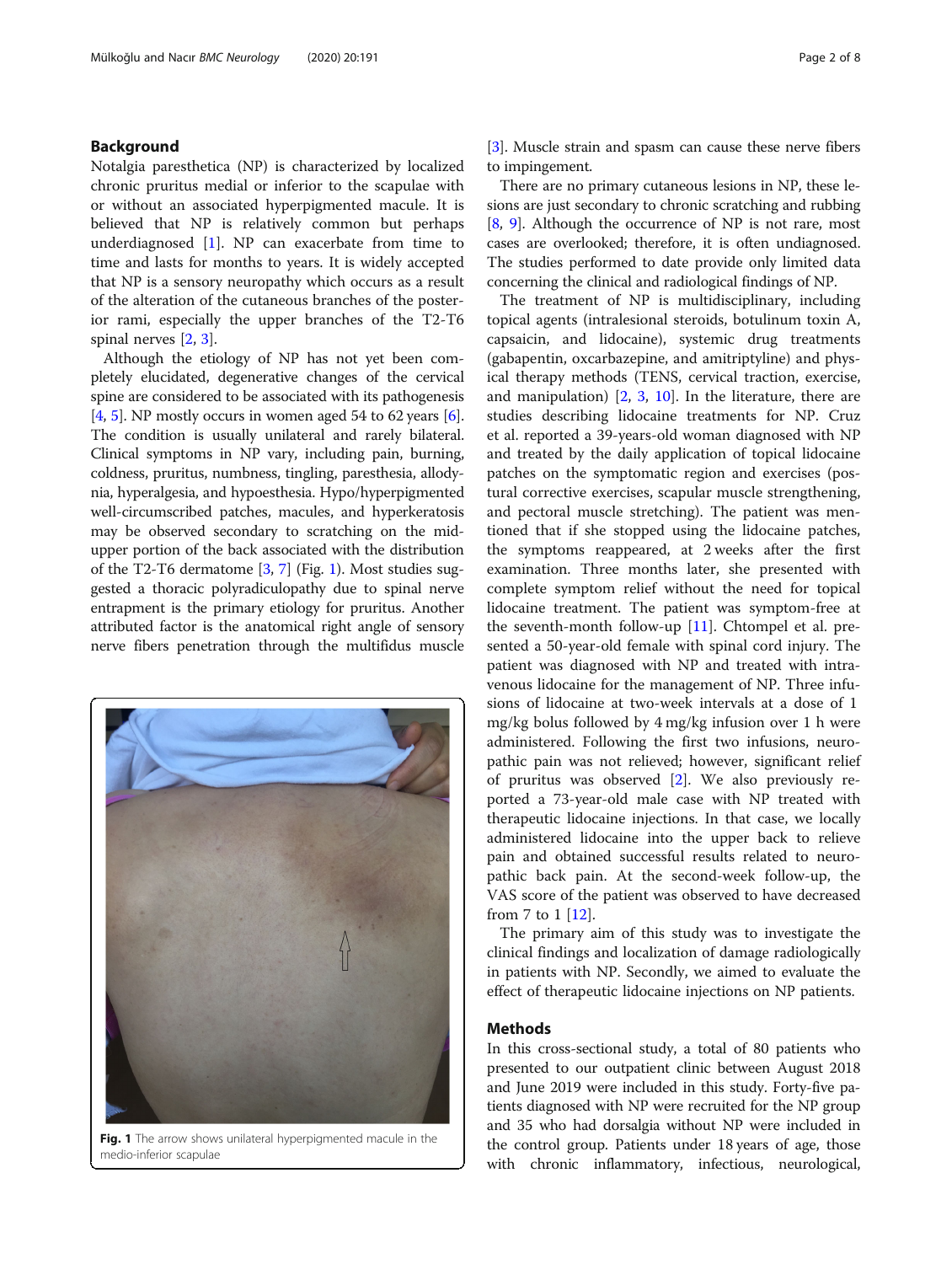psychiatric, rheumatologic and malignant diseases, local or diffuse other skin diseases, and those with history of trauma to the cervical and/or thoracic spine were excluded.

The study was approved by the local ethics committee and was conducted in accordance with the ethical standards specified in the 1964 Declaration of Helsinki and its later amendments. The patients were informed by the researchers about the aim of the study and the confidentiality of their personal information. The informed consent was obtained from all participants.

The patients' age, gender, weight and height were recorded. The body mass index (BMI) was calculated in kg/cm<sup>2</sup>. The characteristics and duration of the symptoms and dermatomal localization of the lesions were noted. The presence of spinal trauma history was questioned, and the patients with such history were not included in the study. The visual analogue scale (VAS) was used to assess the severity of current pain and pruritus based on a chart numbered from 0 (no symptoms) to 10 (maximum severity). All patients were queried for the localization of the complaints, including pruritus, pain, hyperpigmented skin lesions, and paresthesia. The diagnosis of NP was made by the same clinician based on the physical examination findings and medical history. The participants also underwent a neurologic examination of the spine and the extremities for motor and sensorial functions. The radiographic assessment with anteroposterior/lateral X-rays and magnetic resonance imaging (MRI) of the cervical and thoracic spine was completed for all participants, and the results were interpreted by another researcher blinded to the physical examination findings of the patients. The MRI findings of the cervical and thoracic spine, such as herniated nucleus pulposus (HNP), spinal stenosis, and degenerative changes were noted. After the diagnosis of NP and physical examination, therapeutic lidocaine injections were planned for the 22 patients in the NP group. Following the patients' informed written consent, the clothes on the upper part of the body were removed. The patients were placed on the examination table in the prone position and asked to clench both hands and put their forehead on their hands and relax. The spinous processes between C2 and T6 and the right-left 2 cm lateral of these processes were marked with a pencil. Skin antisepsis was provided locally with chlorhexidine alcohol. Lidocaine solution diluted with saline was prepared. For this, 2% lidocaine ampoule and 0.9% saline were used. 1 cc lidocaine was diluted with 5 cc saline, and a total of 6 cc mixture was obtained. The diluted lidocaine mixture was intradermally administered at a dose of approximately 0.2–0.3 cc from each marked point. Small bumps appeared on the skin. The injection was performed locally at 1-cm intervals around the hyperpigmented patch

and segmentally along the C2-T6 spinous processes (Fig. 2). After the first application, the injections were repeated at the second and fourth weeks, taking the total number of sessions to three. Topical capsaicin was prescribed to the remaining patients in the NP group. All of the patients were called for a follow-up at the second and fourth weeks and third month. The VAS-pain and VAS-pruritus scores were assessed at these visits.

# Statistical analysis

Statistical analyses were conducted using the Statistical Package for the Social Sciences (SSPS) software (SPPS Inc., Chicago, USA), version 21.0. The Shapiro-Wilk test was used to evaluate the normality of data distribution. The normally distributed data were presented as mean  $\pm$ standard deviation (SD) and for the data without normal distribution, the median (minimum-maximum) and interquartile range (IQR) values were used. The categorical variables were given as numbers (n) and frequency rates (%). For the comparison of the paired groups, the independent samples t-test (normal distribution) and the Mann-Whitney U test (non-normal distribution) were used for the quantitative data. For non-normally distributed variables, the Friedman's test was conducted. The relationship between the non-normally distributed variables was assessed with the Spearman correlation analysis. The Pearson chi-square test was used to test the differences in rates.  $p < 0.05$  was considered to be statistically significant.

### Results

In this study, a total of 80 patients (45 with NP and 35 suffering from dorsalgia without NP) were assessed. The majority of the patients in the NP group were female  $(n = 39; 87%)$ . In the control group, there were 21 (60%) females and 14 (40%) males. The number of the females



Fig. 2 Lidocaine mixture diluted with saline was intradermally administered at 1-cm intervals around the hyperpigmented patch and along the C2-T6 spinous processes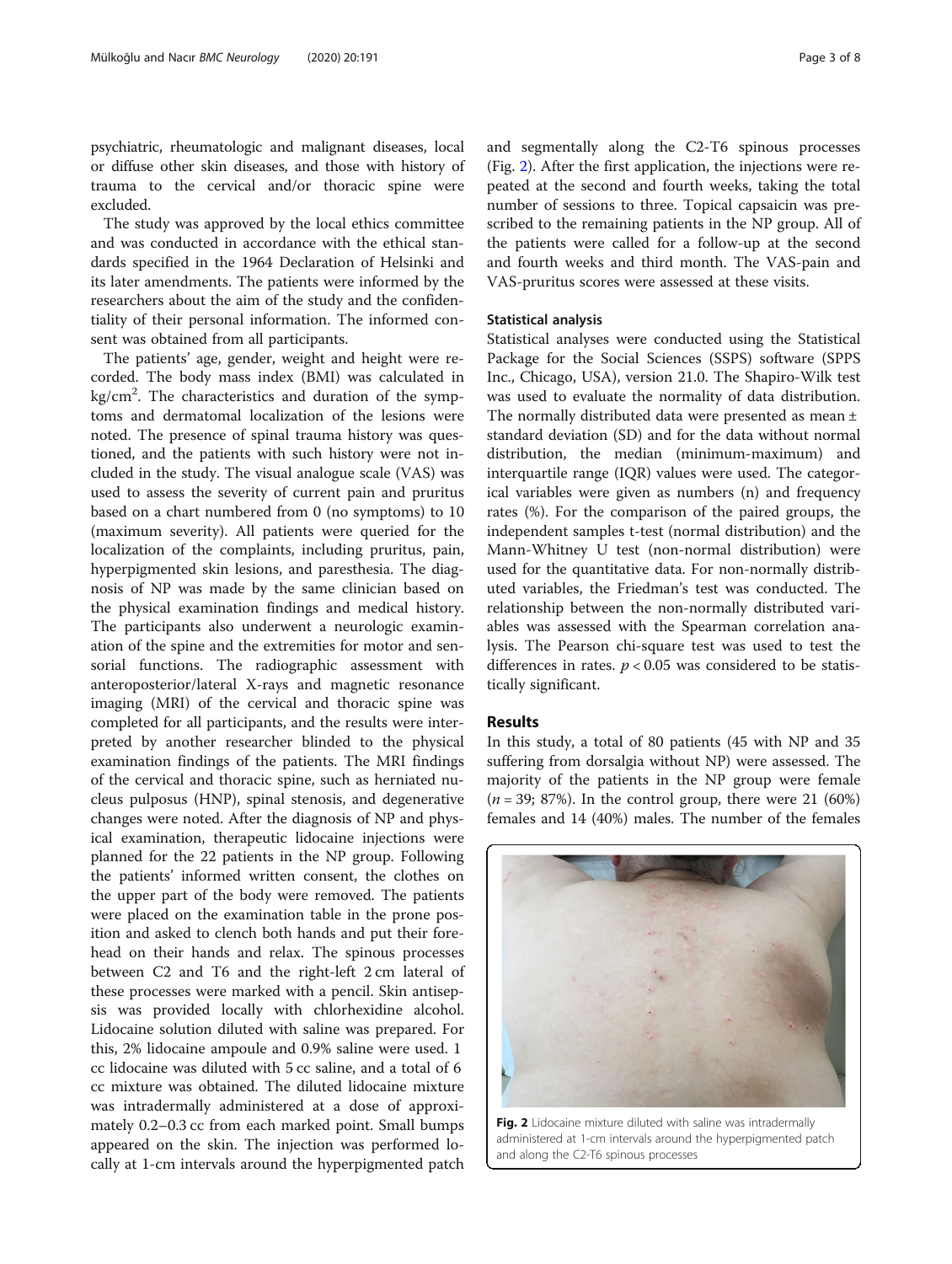in the NP group was significantly higher than those in the control group ( $p < 0.001$ ). The mean age of the patients was  $54.7 \pm 12.2$  (range  $27-77$ ) years for the NP group and  $56.8 \pm 10.4$  years for the control group. The study groups were similar in terms of age, BMI, VASpain score, and duration of symptoms ( $p > 0.05$  for all).

The characteristic of pain was burning in 22 patients (49%), pricking in 14 patients (31%), tingling in seven patients (16%), and coldness in two patients (4%) in the NP group. The complaints were localized around the right scapulae in 18 patients (40%), on the left side in 24 patients (53%) and bilateral in three patients (7%). Intense itching was present on the mid-upper back in all of the patients. Hypoesthesia was present in 18 patients (40%) and hyperesthesia in three (7%), while 20 (44%) patients described paresthesia in the affected area. A typical hyperpigmented unilateral patch around the medio-inferior scapulae was observed in 34 (76%) patients (Fig. [1](#page-1-0)). Only three patients had bilateral hyperchromic patches. Eight patients (18%) had no skin lesions on the back. The demographic and clinical characteristics of the participants are summarized in Table 1.

We did not find any statistically significant correlation between BMI and the duration of NP ( $r = 0.1$ ,  $p = 0.38$ ). There was also no statistically significant correlation between gender and VAS-pain scores  $(r = -0.2, p = 0.12)$ in the NP group.

The radiological evaluation revealed 46 spinal pathologies, such as degenerative changes of the vertebrae, spinal stenosis, and HNP in 39 patients (87%) in the NP group. Ten of these patients had degenerative changes and spinal stenosis in the cervical spine and nine had degenerative changes or HNP in the thoracic segments. There were a total of 32 HNPs on the cervical and thoracic spine. Thirteen of 32 HNP were on the C6–7 segment (29%). There were nine HNP on the C5–6 segment (20%). The HNP of the thoracic segments were present in only five patients. In the control group, 21 patients had a total of 25 cervical and thoracic spinal pathologies. The number of HNP on the C6–7 segment was significantly higher in the NP group than in the control group. The remaining radiological findings of the control group were similar to the NP group  $(p > 0.05)$ . The radiological findings of the participants are shown in Table [2.](#page-4-0)

We planned local lidocaine injections for 22 patients. Since 2 patients did not come to the second injection, they were excluded from the study and the evaluation

|                                                      | NP group (n:45)         | Control group (n:35)     | $P$ value |
|------------------------------------------------------|-------------------------|--------------------------|-----------|
| Female (n)(%)                                        | 39 (87%)                | 21 (60%)                 | < 0.001   |
| Male (n) (%)                                         | 6 (13%)                 | 14 (40%)                 |           |
| Age (years) (mean $\pm$ SD) (min-max)                | $54.7 \pm 12.2$ (27-77) | $56.8 \pm 10.4$          | 0.64      |
| BMI (kg/m <sup>2</sup> ) (mean $\pm$ SD)             | $29.9 \pm 1.8$          | $27.8 \pm 2.0$           | 0.39      |
| Duration of Symptoms (months)(Median) (min-max)(IQR) | $12(1-240)(33)$         | $10(2-190)(29)$          | 0.28      |
| VAS-pain (Median) (min-max)(IQR)                     | $8(5-10)(2)$            | $7(3-9)(2)$              | 0.55      |
| VAS-pruritus (Median) (min-max)(IQR)                 | $6(0-9)(7)$             | $\overline{\phantom{0}}$ |           |
| Dermatomal Localization (n)(%)                       |                         |                          |           |
| Right                                                | 18 (40%)                |                          |           |
| Left                                                 | 24 (53%)                |                          |           |
| Bilateral                                            | 3(7%)                   |                          |           |
| Clinical findings (n)(%)                             |                         |                          |           |
| Pruritus                                             | 45 (100%)               |                          |           |
| Burning                                              | 22 (49%)                |                          |           |
| Paresthesia                                          | 20 (44%)                |                          |           |
| Hypoesthesia                                         | 18 (40%)                |                          |           |
| Prickling                                            | 14 (31%)                |                          |           |
| Tingling                                             | 7(16%)                  |                          |           |
| Hyperesthesia                                        | 3(7%)                   |                          |           |
| Coldness                                             | 2(4%)                   |                          |           |

**Table 1** Clinical and demographic characteristics of the patients with NP and in control group

Bold *p* values show significance. Statistical significance was set at  $p < 0.05$ 

NP Notalgia paresthetica, n Number, BMI Body mass index, VAS Visual analogue scale, SD Standard deviation, IQR Interquartile range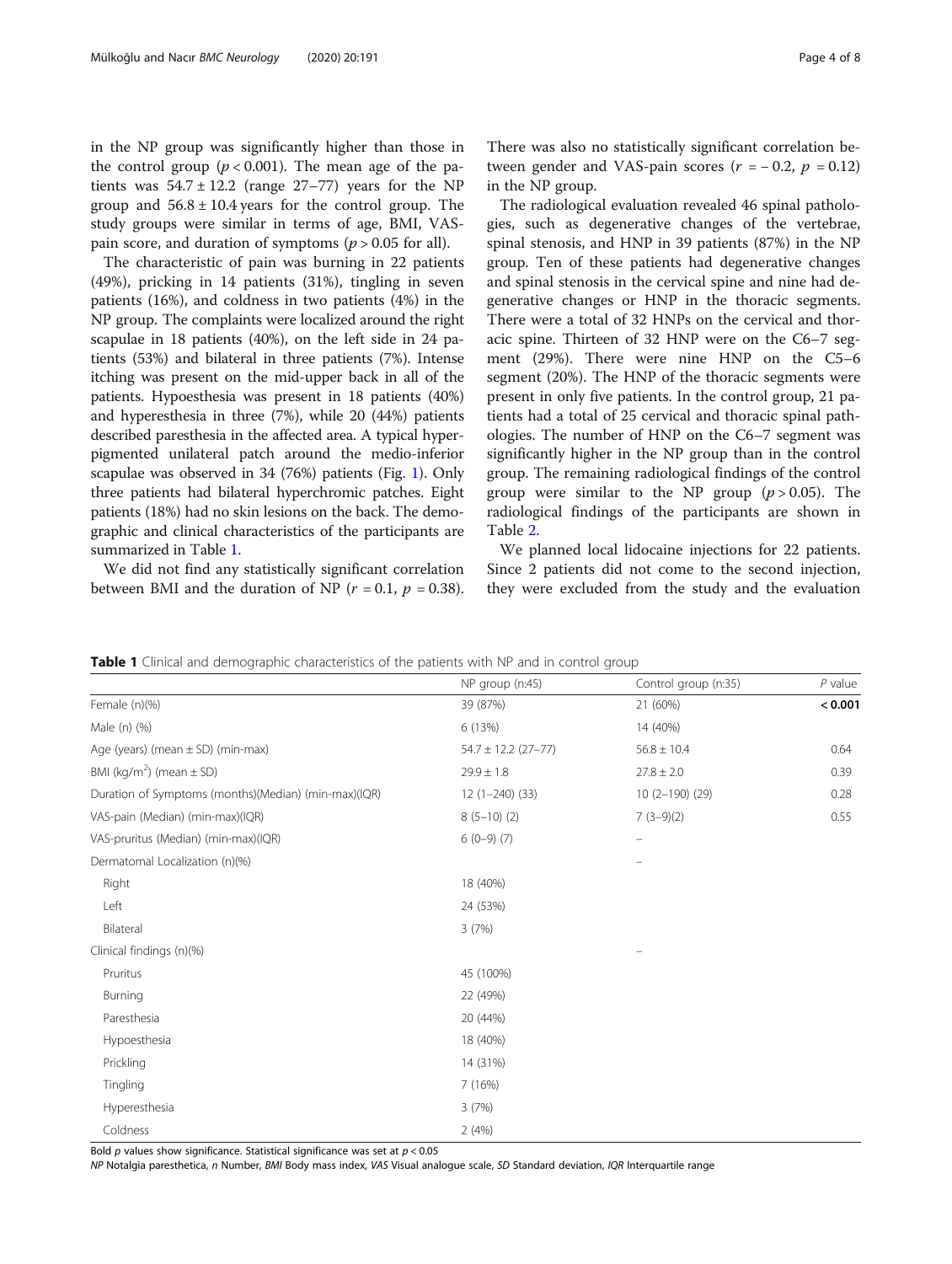<span id="page-4-0"></span>**Table 2** The cervical and thoracic radiological findings of the participants

| Spinal pathology                                      | NP group (n:39) | Control group (n:21) | $P$ value |  |
|-------------------------------------------------------|-----------------|----------------------|-----------|--|
| C3-4 HNP, C4-5 HNP (n)(%)                             | $5(11\%)$       | 3(9%)                | 0.19      |  |
| $C5-6$ HNP $(n)(%$                                    | 9(20%)          | 5(14%)               | 0.06      |  |
| $C6 - 7$ HNP $(n)(\%)$                                | 13 (29%)        | 6(17%)               | 0.02      |  |
| Cervical degenerative changes, spinal stenosis (n)(%) | 10 (22%)        | 4 (11%)              | 0.04      |  |
| Thoracic HNP                                          | $5(11\%)$       | 4 (11%)              | 0.70      |  |
| Thoracic degenerative changes (n)(%)                  | 4 (9%)          | 3(9%)                | 0.85      |  |

NP Notalgia paresthetica, n Number, HNP Herniated nucleus pulposus; Bold p values show significance. Statistical significance was set at  $p < 0.05$ 

was made on 20 patients. After the third session of lidocaine injection, the VAS-pain and VAS-pruritus scores were significantly decreased at the second- and fourthweek follow-up. We did not observe any adverse effect due to lidocaine at the follow-up visits at the second and fourth weeks. The relief of pain and pruritus continued for up to 3 months. The results of lidocaine treatment are summarized in Table 3.

# **Discussion**

NP was first described by a Russian neurologist Astwazaturow in 1934. The term notalgia is derived from notos (back) and algos (pain). NP is a sensory neuropathy that depends on the alteration of the dorsal cutaneous sensory nerves of the upper back. This nerve alteration may be secondary to localized entrapment (possibly by the adjacent muscles) or central damage (related to the pathologies of the spine) or both [\[6](#page-6-0)].

In this study, we clinically and radiologically evaluated 45 patients diagnosed with NP. Although the occurrence of NP is not rare, most cases are undiagnosed. Therefore, clinicians should be careful not to overlook this condition. The most common clinical findings of our

Table 3 The results of therapeutic lidocaine application on patients with notalgia paresthetica

|                               | Patients (n:20) |
|-------------------------------|-----------------|
| The median VAS-pain score     |                 |
| 0.day                         | $8(5-9)$        |
| 2nd week                      | $4(3-6)$        |
| 4th week                      | $2(2-5)$        |
|                               | p < 0.001       |
| After 3 months                | $2(1-4)$        |
| The median VAS-pruritus score |                 |
| $0$ .day                      | $7(5-8)$        |
| 2nd week                      | $5(3-6)$        |
| 4th week                      | $1(0-4)$        |
|                               | p < 0.001       |
| After 3 months                | $1(0-3)$        |

VAS Visual analog scale,  $n$  Number; Bold  $p$  values show significance. Statistical significance was set at  $p < 0.05$ 

patients were itching (100%), burning sensation (49%), and hypoesthesia (40%). In addition, a total of 46 spinal pathologies were revealed radiologically in 39 patients with NP (87%). When compared to the control group, there were a significantly higher number of cervical degenerative changes and HNP of the C6–7 segment in the NP group. We intradermally administered lidocaine diluted with saline over a total of three sessions at twoweek intervals for the treatment of NP. We achieved successful results related to pain and pruritus.

Pruritus occurs secondary to neuropathic pain, paresthesia, and hyperesthesia, and negatively affects quality of life in patients with NP [\[3](#page-6-0)]. Another important clinical finding in this patient group is a well-defined hyperpigmented macule which is not a primary lesion but develops secondary to chronic rubbing and scratching. Chronic itching causes neurogenic release of substance P into the skin, proliferation of epidermal cells, and hyperkeratosis of the skin. A skin biopsy shows nonspecific post-inflammatory hyperpigmentation, mild hyperkeratosis, and infiltration of amyloidosis in the papillary dermis [\[13,](#page-6-0) [14](#page-7-0)]. In the current study, persistent itching was present in all of the patients, but hyperpigmented macules were not seen in eight (18%) patients. The typical hyperpigmented patch was not observed in up to two-thirds of the published cases in the literature [[15,](#page-7-0) [16\]](#page-7-0). There are reported NP cases in which the appearance of the skin is completely normal [\[17](#page-7-0), [18](#page-7-0)].

Degenerative changes in the spine, osteophytes, trauma, accidents, spinal stenosis, disc herniation, paraspinal muscle spasm, and fibrous bands are the main factors that cause spinal nerve entrapment [\[13](#page-6-0), [19\]](#page-7-0). Patients with NP frequently have several structural spinal vertebral diseases on the cervical and/or thoracic spine. Degenerative changes, disc herniation, kyphosis, osteoarthritis, scoliosis, spinal stenosis, vertebral arthrosis, and hyperostosis are among the changes in the spine related to NP. Savk et al. evaluated the entire vertebral column radiography and MRI findings of 43 patients with NP. They observed degenerative changes or HNP in 34 patients (79%). A total of 22 HNP were observed in 17 patients. HNP were on the cervical segments in 18 cases and thoracic segments in four. In that study, in 61% of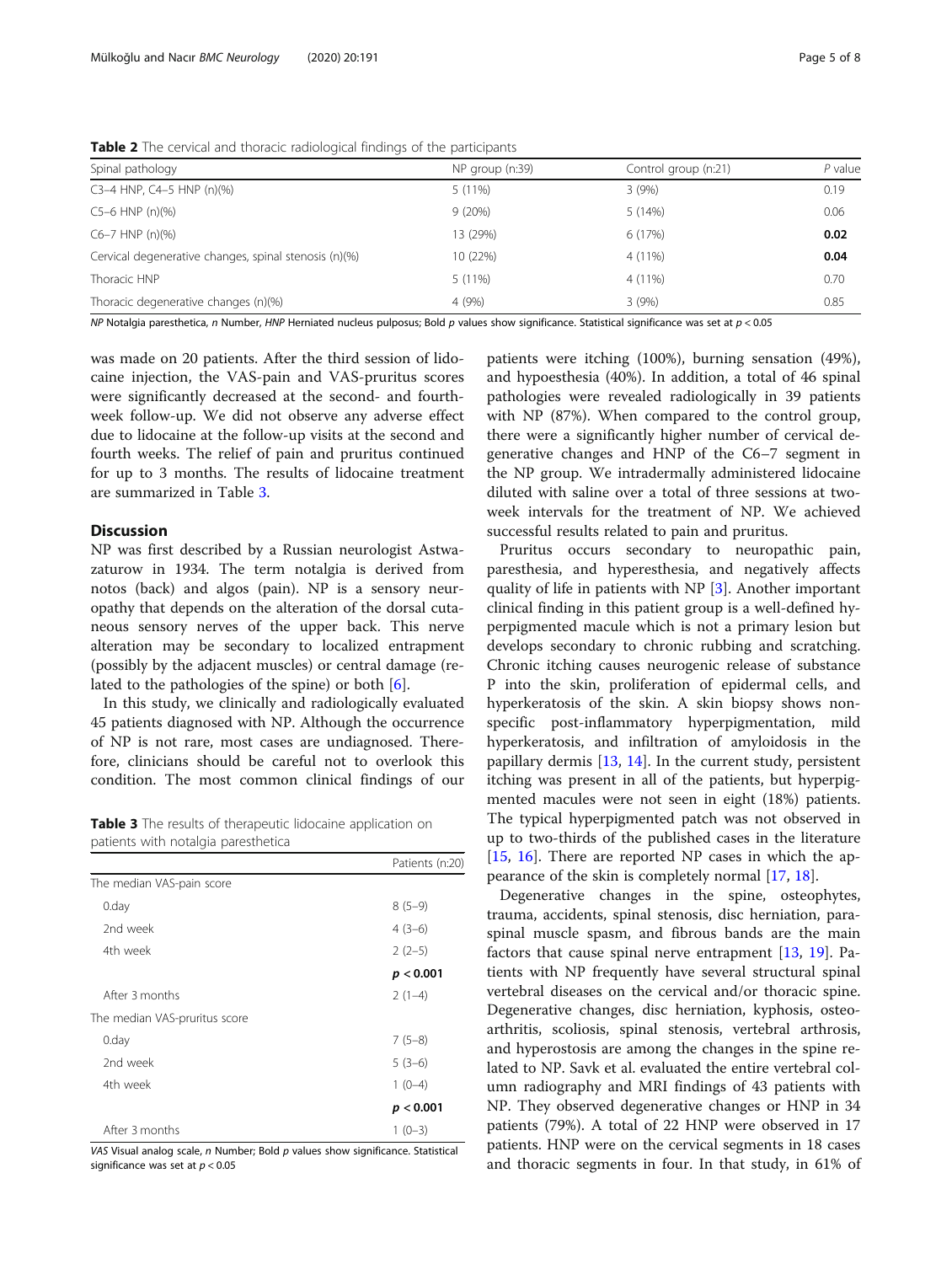the patients, the localization of symptoms was consistent with the radiological findings, such as degenerative changes. The authors concluded that spinal changes could be considered as a contributing factor to NP [\[20](#page-7-0)]. In the current study, we radiologically evaluated 45 patients with NP and detected 46 spinal pathologies in 39 of these patients (87%). Similarly, we found that the HNP of the cervical segments were at a higher rate than those of the thoracic segments in the NP group. In contrast to Savk et al., we also had a control group in our study. We found significantly more cervical degenerative changes and HNP of the C6–7 segment in the NP group than in the control group. Our study involved the evaluation of the radiological findings of the largest number of patients with NP in the literature.

Alai et al. reported a single case with cervical spinal stenosis correlated with the clinical symptoms of NP. They considered that NP might be a cutaneous sign of an underlying degenerative cervical spine disease [\[21](#page-7-0)]. We also observed degenerative changes and spinal stenosis mostly on the cervical spine (22%) in the NP group. The HNP of the C6–7 segment were most commonly revealed disc lesions. These findings support the idea that cervical spinal pathologies may be a contributing factor to the pathogenesis of NP.

Eisenberg et al. reported the case of a 76-year-old male with NP. His MRI revealed C4 nerve root impingement, which was associated with clinical symptoms. For the treatment of this case, the cervical epidural steroid injections applied resulted in a nearly complete recovery of symptoms [[22\]](#page-7-0).

Raison-Peyron et al. examined 12 NP patients with dorsal spinal X-rays and detected dorsal arthroses in nine cases. In four of six NP patients, successful results were obtained by spinal physiotherapy [\[15\]](#page-7-0). The relief achieved in patients through spinal physiotherapy is evidence that the pathogenesis of NP is related to the compression of the spinal nerves. In our patients, the degenerative changes and HNP of the cervical segments were more common than those of the thoracic segments. Thirty-seven cervical degenerative changes or HNP were detected in 39 patients with NP, while only nine patients had thoracic spinal lesions. According to our results, cervical spinal degenerative changes and HNPs may contribute to the pathogenesis of NP.

Pagliarello et al. clinically evaluated 65 patients (female/male: 1.6) with NP and reported that the female gender had worse disease severity. In addition, they found that a higher BMI was associated with a longer disease duration [[16](#page-7-0)]. In our study, the majority of the patients were female  $(n = 39; 87%)$ . In contrast to Pagliarello et al., we found no statistically significant correlation between gender and VAS-pain scores  $(r = -0.2,$  $p = 0.12$ ). We also did not find any significant correlation between BMI and disease duration ( $r = 0.1$ ,  $p = 0.38$ ).

A treatment modality that completely relieves NP symptoms has not yet been established. Topical, intralesional, systemic, peri-neural, and non-pharmacologic approaches have been tested. Topical anesthetics, topical capsaicin, intralesional corticosteroid, and botulinum toxins are the preferred local treatment applications. Gabapentin, oxcarbazepine, amitriptyline, paravertebral local anesthetic blocks, spinal manipulation, physical therapy (transcutaneous electrical nerve stimulation, stretching and strengthening exercises, and cervical traction) are among the other treatment options for NP [\[6](#page-6-0), [10,](#page-6-0) [23,](#page-7-0) [24](#page-7-0)].

Physiotherapy also aims to correct musculoskeletal dysfunctions and has been reported to have sustained benefits in treating NP [\[11,](#page-6-0) [25](#page-7-0)–[27\]](#page-7-0). Zagarella et al. investigated the effects of a 12-week program involving exercises and stretches (three times daily for five to 10 min) on 12 patients with NP. The authors attempted to relieve the sensory neuropathy caused by paraspinal muscle compression and achieved a satisfactory improvement in 11 of 12 patients without any adverse effects [\[25](#page-7-0)].

Sahhar et al. reported 20 patients who underwent a six-week physiotherapy program consisting of targeted pressure and manipulation to release muscular spasm and improve thoracic facet and costovertebral joint mobility. Clinical recovery was mentioned in 13/20 patients, with four patients having complete relief without any adverse effects [[26\]](#page-7-0). Due to their easy accessibility, efficacy, and minimal adverse effects, physical therapy modalities and exercises are commonly considered or combined with other treatments in NP.

Surgical decompression can also be considered as an alternative treatment strategy for peripheral nerve entrapment in NP. Williams et al. reported a 33-year-old female diagnosed with the compression of the dorsal branches of the T4 and T5 spinal nerves. The authors confirmed the NP diagnosis by Marcaine blockage to the right of the spinous process at the T4 and T5 levels. The local anesthetic blockage relieved her pain for four to 5 h. Surgical decompression of the dorsal branches of these nerves was performed, and at 4 months after neurolysis, she was symptom-free [\[28\]](#page-7-0).

Chtompel et al. presented the case of a 50-year-old woman with spinal cord injury caused by an epidural abscess. This patient was diagnosed with NP and treated with intravenous lidocaine for the management of neuropathic pruritus. The authors applied a series of three infusions of lidocaine at two-week intervals at a dose of 1 mg/kg bolus, followed by 4 mg/kg infusion over 1 h. Following the first two infusions, there was no change in the level of neuropathic pain. However, significant relief of itching was noted. They concluded that intravenous lidocaine was effective in reducing neuropathic itching [[2\]](#page-6-0).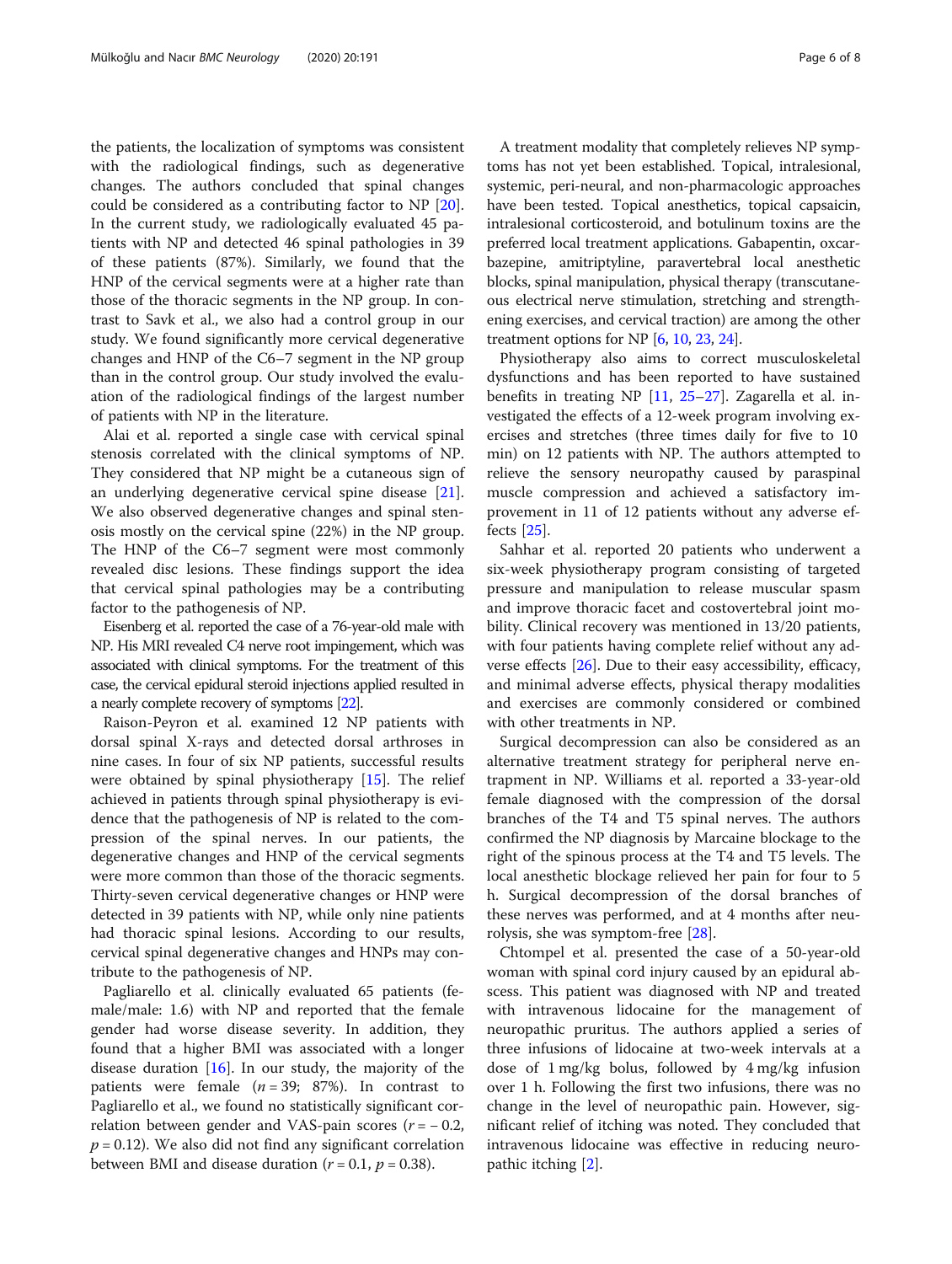<span id="page-6-0"></span>In the current study, 20 patients in the NP group suffering from pruritus and neuropathic pain were locally administered therapeutic lidocaine, and improvement was observed to sustain for up to 3 months. We obtained successful results in relieving of pain and pruritus of the patients with NP by simple intradermal lidocaine injections. Therefore, we did not consider the need to block the dorsal spinal nerves with a deeper injection method.

Therapeutic local anesthesia (neural therapy) is a modality using injections with local anesthetics for diagnosis and therapy (indications include functional disorders, inflammatory diseases, and acute and chronic pain). The real purpose, though, is not to apply local anesthetics. The generation of targeted stimuli (through the needle) and the selective extinction of other stimuli (through the local anesthetic) affect both the organization of the nervous system and tissue perfusion, thereby disrupting positive feedback actions (vicious circle) in the pain cycle. This treatment modality stimulates the regulatory mechanisms and plastic properties of the vegetative nervous system, primarily in two stages: first, via segmental reflectory processes, and second via the so-called interference field (irritation zone), which may initiate and/or sustain pain and inflammation regardless of the affected segment [[29](#page-7-0)–[33](#page-7-0)].

This study has certain limitations. Firstly, the radiological findings of the patients were evaluated by X-ray and MRI, but their consistency with the clinical findings was not evaluated. Secondly, the patients were not followed up after the third months of lidocaine application. It remains unclear whether the efficacy of lidocaine treatment is durable or continuous injections are required for greater benefit in patients with NP. Thus, further controlled studies with a long-term follow-up are recommended. We also did not have a control group with NP who did not undergo lidocaine treatment. Thirdly, in the current cross-sectional study, it was difficult to draw definitive conclusions concerning the treatment applied. Further prospective, randomized, controlled studies with larger patient groups are needed to elucidate the clinical properties, underlying spinal pathologies, and etiopathogenesis of NP.

# Conclusion

We conclude that cervical degenerative pathologies, especially HNP of the C6–7 segment are possible contributing factors to NP. The relationship between cervical spinal lesions and NP must be further investigated in future randomized controlled trials. Local lidocaine therapy appears to be a safe treatment option for patients with NP, especially in terms of its antipruritic and pain relief effect that lasts for up to 3 months.

#### Abbreviations

NP: Notalgia paresthetica; HNP: Herniated nucleus pulposus; BMI: Body mass index; VAS: Visual analog scale

#### Acknowledgements

Not applicable.

#### Authors' contributions

All of authors have participated sufficiently and equally in the submission. CM: Literature search and writing the manuscript. BN and CM: Selecting the cases, and editing the manuscript. All authors have read and approved the final version of the article.

#### Funding

Not applicable.

#### Availability of data and materials

The datasets generated and/or analysed during the current study are not publicly available due to the patients' privacy but are available from the corresponding author on reasonable request.

#### Ethics approval and consent to participate

The study protocol was approved by the Clinical Research Ethics Committee of the Health Sciences University Ankara Training and Research Hospital. All procedures performed in studies involving human participants were in accordance with the ethical standards of the institutional and national research committee and with the 1964 Helsinki declaration and its later amendments or comparable ethical standards. Written informed consent was obtained from all individual participants included in the study.

#### Consent for publication

Not applicable.

#### Competing interests

The authors declare that they have no competing interests.

#### Received: 27 March 2020 Accepted: 10 May 2020 Published online: 16 May 2020

#### References

- 1. Howard M, Sahhar L, Andrews F, Bergman R, Gin D. Notalgia paresthetica: a review for dermatologists. Int J Dermatol. 2017;57(4):388–92.
- 2. Chtompel Y, Eghtesadi M, Vargas-Schaffer G. A case report of refractory notalgia paresthetica treated with lidocaine infusions. Am J Case Rep. 2017; 18:1225–8.
- 3. Maciel AA, Cunha PR, Laraia IO, Trevisan F. Efficacy of gabapentin in the improvement of pruritus and quality of life of patients with notalgia paresthetica. An Bras Dermatol. 2014;89(4):570–5.
- 4. Low R, Swanson LA, Swanson DL. Notalgia paresthetica relieved by cervical traction. J Am Board Fam Med. 2017;30(6):835–7.
- 5. Savk E, Savk SO. On brachioradial pruritus and notalgia paresthetica. J Am Acad Dermatol. 2004;50(5):800–1.
- 6. Cohen PR. Notalgia paresthetica: a novel approach to treatment with Cryolipolysis. Cureus. 2017;9(9):e1719. <https://doi.org/10.7759/cureus.1719>.
- 7. Marcusson JA, Lundh B, Sidén A, Persson A. Notalgia paresthetica--puzzling posterior pigmented pruritic patch. Report on two cases. Acta Derm Venereol. 1990;70(5):452–4.
- 8. Robbins BA, Ferrer-Bruker SJ. Notalgia Paresthetica. StatPearls. Treasure Island: StatPearls Publishing; 2019. PMID: [29262015](https://www.ncbi.nlm.nih.gov/pubmed/29262015).
- 9. Shin J, Kim YC. Neuropathic itch of the back: a case of notalgia paresthetica. Ann Dermatol. 2014;26(3):392–4.
- 10. Ansari A, Weinstein D, Sami N. Notalgia paresthetica: treatment review and algorithmic approach. J Dermatolog Treat. 2019;3:1–9.
- 11. Cruz CM, Antunes F. Physical medicine and rehabilitation role on notalgia paresthetica: case report and treatment review. Am J Phys Med Rehabil. 2018;97(12):929–32.
- 12. Mülkoğlu C, Nacir B, Genç H. An alternative in the treatment of notalgia paresthetica: neural therapy. Int J Dermatol. 2018;57(9):e70–1.
- 13. Ellis C. Notalgia paresthetica: the unreachable itch. Dermatol Pract Concept. 2013;3(1):3–6.